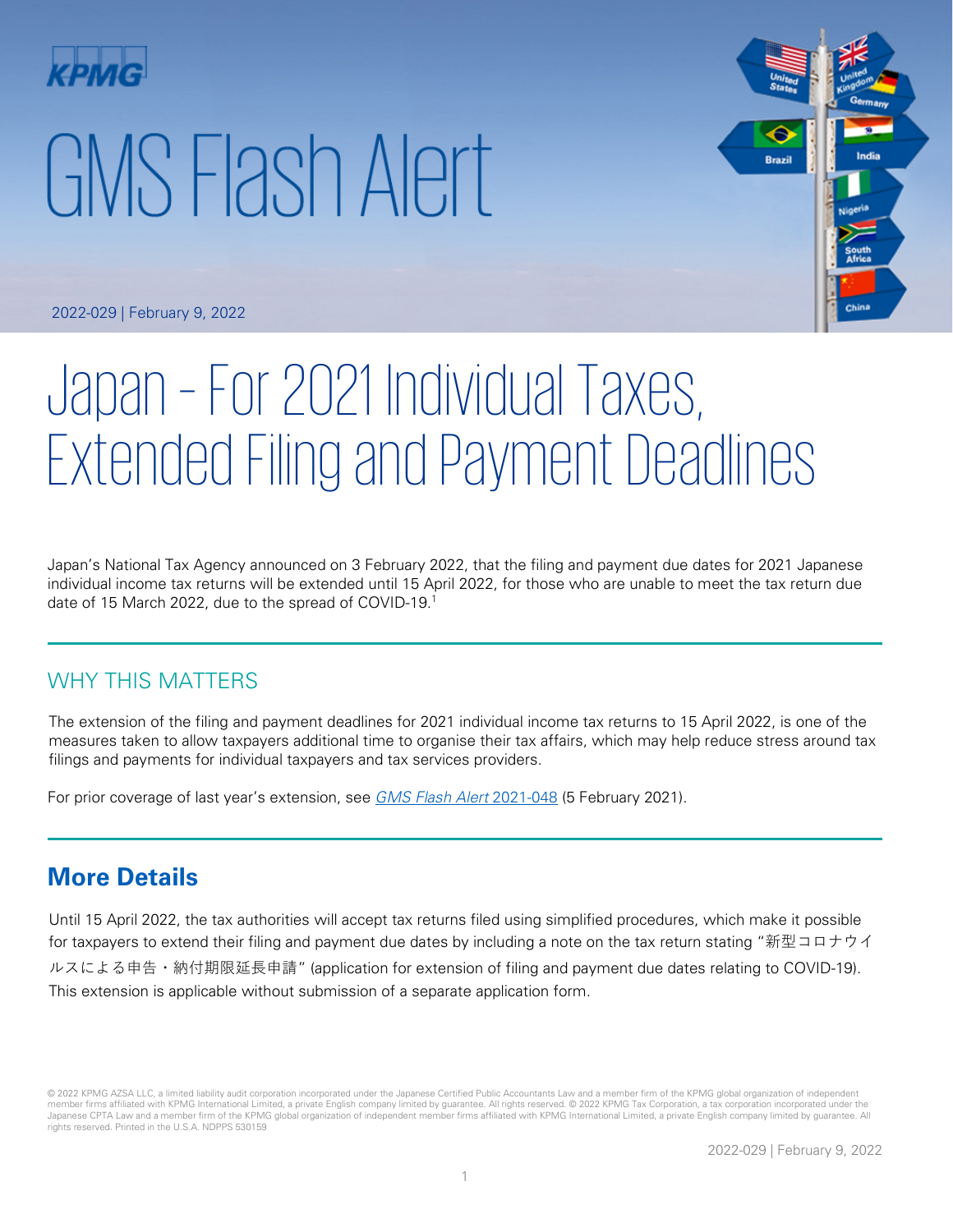### KPMG NOTE

Tax withdrawal dates will be announced later for taxpayers using the automatic bank transfer payment method for national tax payments. For other tax payment methods, tax payments must be settled by the tax return filing date.

# FOOTNOTE:

1 See 【所得税等の確定申告について】 [新型コロナウイルス感染症の影響により申告期限までの申告等が困難な方へ](https://www.nta.go.jp/taxes/shiraberu/kansensho/pdf/0022001-187_04.pdf) (Japanese only) on the website of the [National Tax Agency.](https://www.nta.go.jp/index.htm)

\* \* \* \*

© 2022 KPMG AZSA LLC, a limited liability audit corporation incorporated under the Japanese Certified Public Accountants Law and a member firm of the KPMG global organization of independent member firms affiliated with KPMG International Limited, a private English company limited by guarantee. All rights reserved. © 2022 KPMG Tax Corporation, a tax corporation incorporated under the Japanese CPTA Law and a member firm of the KPMG global organization of independent member firms affiliated with KPMG International Limited, a private English company limited by guarantee. All<br>rights reserved. Printed in th